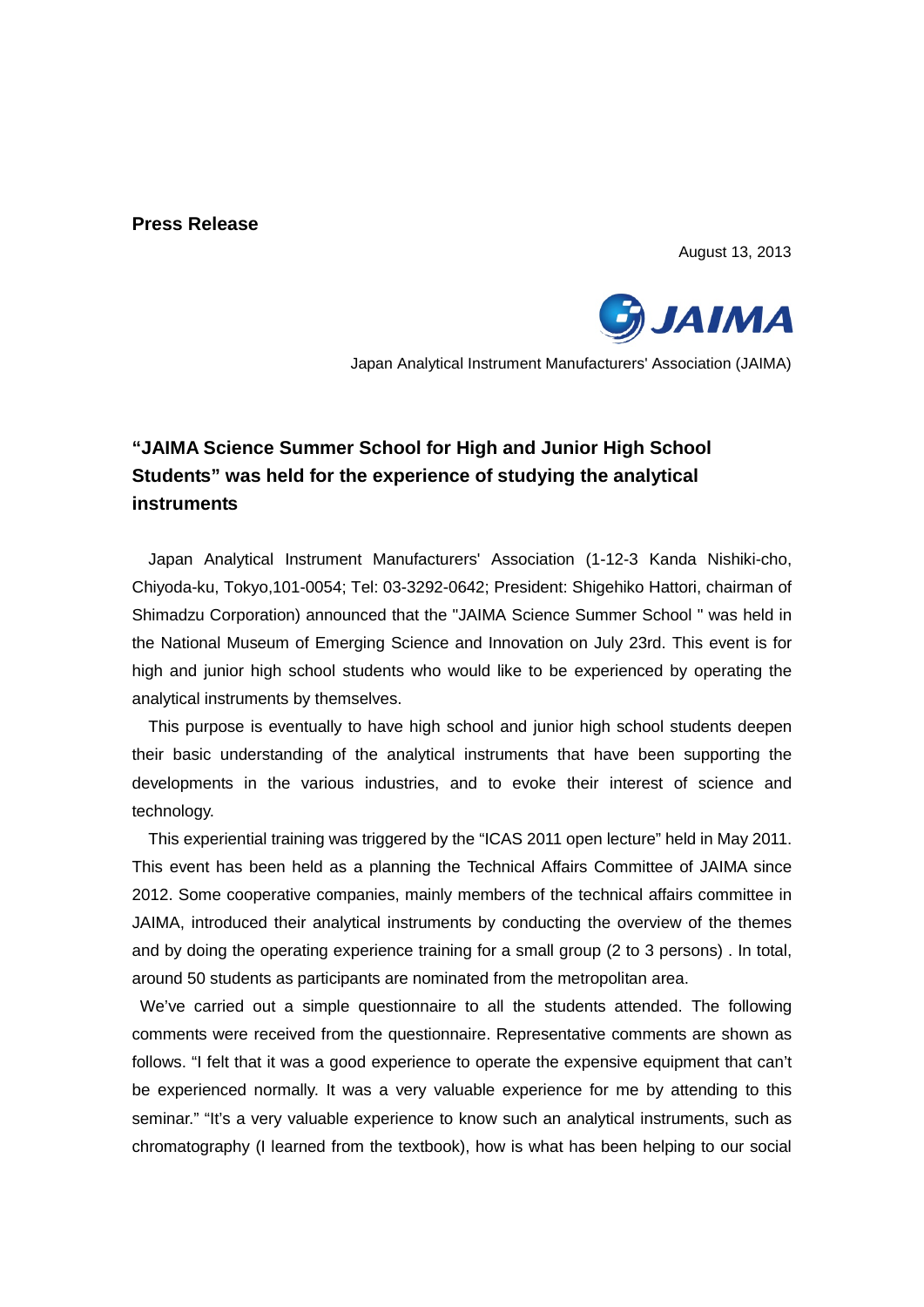life." "It was easy to understand for me with a very polite explanation, although the contents were advanced." "I felt that it has been well prepared about the descriptive booklet, slide shows and talented instructions." "I want to participate again if the opportunity arises."

Kyouichi Komori who is the organizer of this event (Chairperson of Technical Affairs Committee) commented as follows. "We're very appreciating to all the persons who've been involved in this seminar (High school students participated, their teachers of each high school for the cooperation, the University teachers who've supported and planned in this project, and the instructors who've cooperated from each company). I would like to continue with efforts for next year based on the implementation of this year's results of this seminar.

#### **[Outline]**

**Date :** July 23, 2013 (Tuesday) 12:45 - 17:00 **Location:** National Museum of Emerging Science and Innovation (Conference Rooms No.1 - 3 (7th floor))

**Number of participants:** 52 persons

#### **The cooperated company names and the used instruments**

| <b>Cooperated Company Names</b>                 | <b>Used Instruments</b>               |
|-------------------------------------------------|---------------------------------------|
| Agilent Technologies Japan, Ltd.                | Gas Chromatograph                     |
| (Nitrogen generator: Peak Scientific Japan Co., | Fourier transform infrared            |
| $Ltd.$ )                                        | spectrophotometer (FT-IR)             |
| Otsuka Electronics Co., Ltd.                    | <b>Capillary Electrophoresis</b>      |
| Thermo Fisher Scientific K.K.                   | Fourier transform infrared            |
|                                                 | spectrophotometer (FT-IR)             |
| <b>Shimadzu Corporation</b>                     | High-performance Liquid               |
|                                                 | Chromatograph                         |
| <b>TOA-DKK Corporation</b>                      | Ion Chromatograph                     |
|                                                 |                                       |
| <b>JEOL Ltd.</b>                                | <b>Tabletop Electron Microscope</b>   |
| <b>JASCO Corporation</b>                        | UV-visible spectrophotometer          |
| Hamamatsu Photonics K.K.                        | Photomultiplier, etc. (such as sample |
|                                                 | display)                              |
| Hitachi High-Tech Science Corporation           | Scanning Probe Microscope             |
|                                                 |                                       |
|                                                 | <b>Thermal Analyzer</b>               |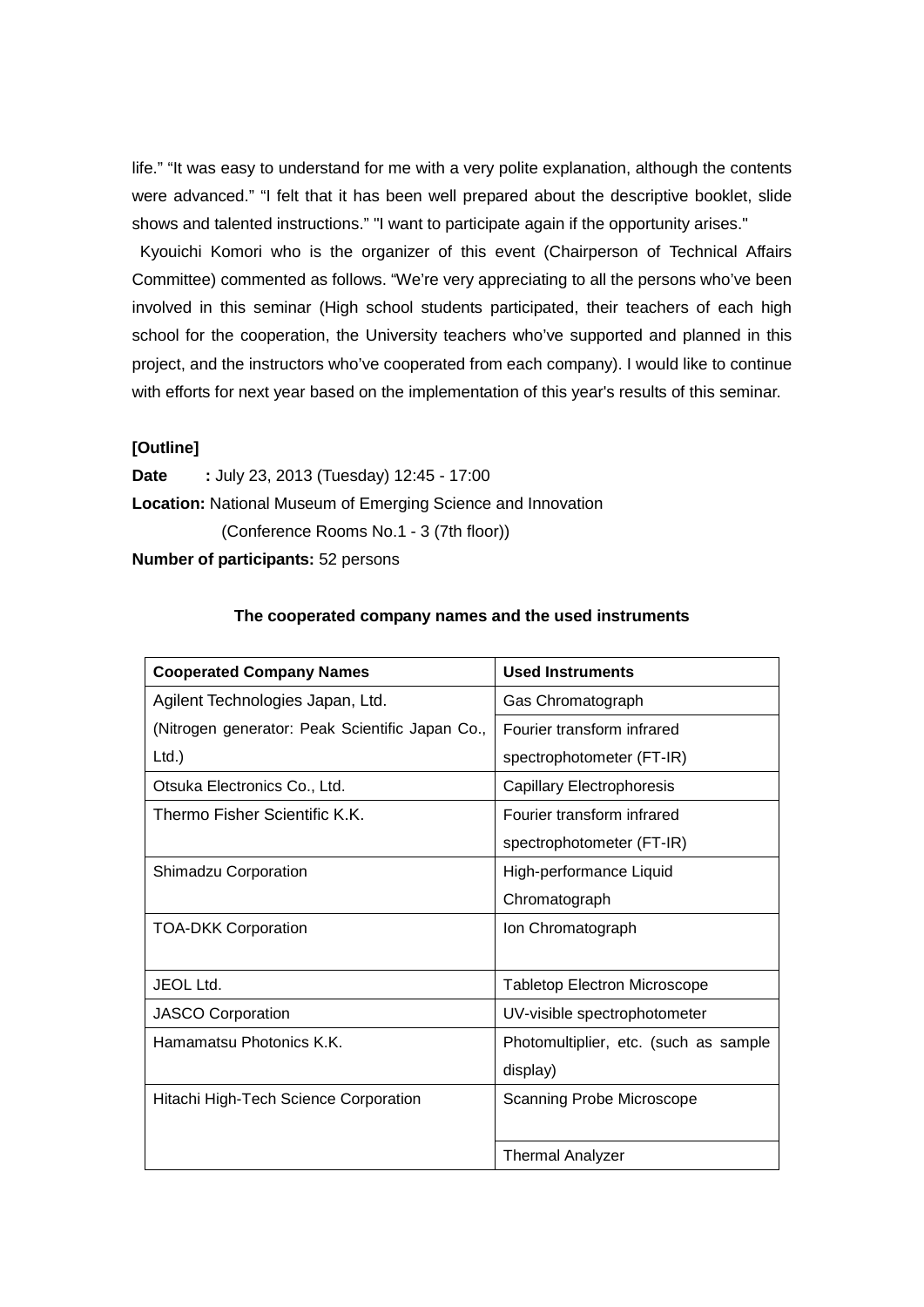| Hitachi High-Technologies Corporation     | <b>Tabletop Electron Microscope</b> |
|-------------------------------------------|-------------------------------------|
| Horiba, Ltd.                              | pH meter                            |
|                                           | X-ray fluorescence spectrometer     |
| Kyoto Electronics Manufacturing Co., Ltd. | Densitometer                        |
|                                           | Refractometer                       |
| <b>Rigaku Corporation</b>                 | X-ray diffractometer                |